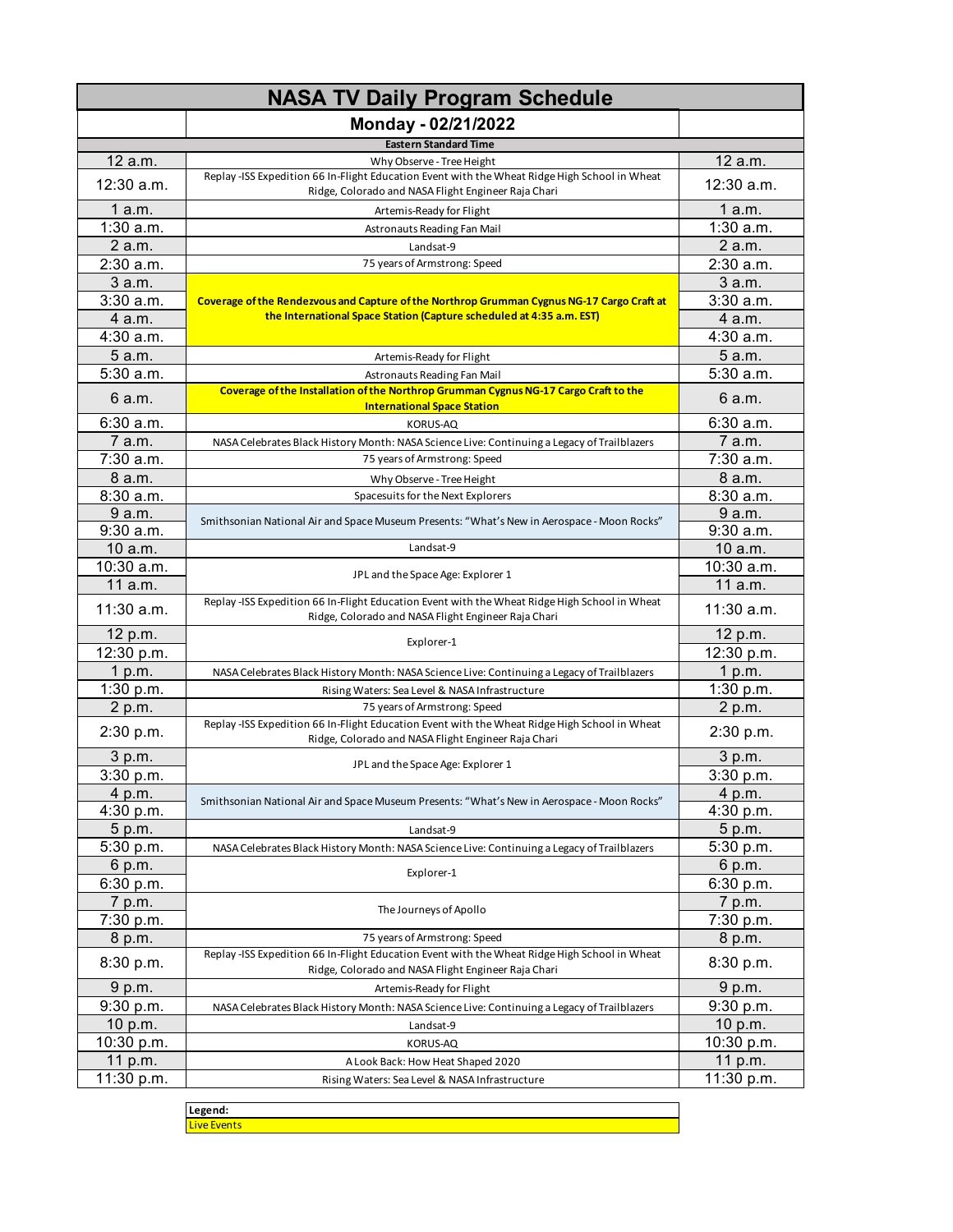| <b>NASA TV Daily Program Schedule</b> |                                                                                                                                                      |             |
|---------------------------------------|------------------------------------------------------------------------------------------------------------------------------------------------------|-------------|
|                                       | Tuesday - 02/22/2022                                                                                                                                 |             |
|                                       | <b>Eastern Standard Time</b>                                                                                                                         |             |
| 12 a.m.                               | NASA's CAMP2Ex: Cloud, Aerosol, and Monsoonal Processes-Philippines Experiment                                                                       | 12 a.m.     |
| 12:30 a.m.                            | Tech On Deck                                                                                                                                         | 12:30 a.m.  |
| 1a.m.                                 | ESA: Paolo Ferri on thinking outside the box                                                                                                         | 1 a.m.      |
| $1:30$ a.m.                           | Rising Waters: Sea Level & NASA Infrastructure                                                                                                       | $1:30$ a.m. |
| $2$ a.m.                              | Space Down to Earth                                                                                                                                  | 2 a.m.      |
| 2:30 a.m.                             | Remembering the Space Shuttle Program                                                                                                                | 2:30 a.m.   |
| 3 a.m.                                | Way Station to Space: The History of Stennis Space Center                                                                                            | 3 a.m.      |
| $3:30$ a.m.                           | NASA's CAMP2Ex: Cloud, Aerosol, and Monsoonal Processes-Philippines Experiment                                                                       | 3:30a.m.    |
| 4 a.m.                                | Tech On Deck                                                                                                                                         | 4 a.m.      |
| 4:30 a.m.                             | ESA: Paolo Ferri on thinking outside the box                                                                                                         | 4:30 a.m.   |
| 5 a.m.                                | Rising Waters: Sea Level & NASA Infrastructure                                                                                                       | 5 a.m.      |
| 5:30 a.m.                             | Space Down to Earth                                                                                                                                  | 5:30 a.m.   |
| 6 a.m.                                | Remembering the Space Shuttle Program                                                                                                                | 6a.m.       |
| 6:30a.m.                              | Way Station to Space: The History of Stennis Space Center                                                                                            | 6:30 a.m.   |
| 7 a.m.                                | NASA's CAMP2Ex: Cloud, Aerosol, and Monsoonal Processes-Philippines Experiment                                                                       | 7 a.m.      |
| 7:30 a.m.                             | Tech On Deck                                                                                                                                         | 7:30 a.m.   |
| 8 a.m.                                | ESA: Paolo Ferri on thinking outside the box                                                                                                         | 8 a.m.      |
| 8:30 a.m.                             | Rising Waters: Sea Level & NASA Infrastructure                                                                                                       | 8:30 a.m.   |
| 9 a.m.                                | NASA STEM Stars: Science Communicator                                                                                                                | 9 a.m.      |
| $\overline{9}$ :30 a.m.               | NASAatHome: How Sound Travels                                                                                                                        | 9:30 a.m.   |
| 10 a.m.                               | 75 Years of Armstrong: Safety                                                                                                                        | 10 a.m.     |
|                                       | Replay -ISS Expedition 66 In-Flight Education Event with the Wheat Ridge High School in Wheat                                                        |             |
| 10:30 a.m.                            | Ridge, Colorado and NASA Flight Engineer Raja Chari                                                                                                  | 10:30 a.m.  |
| 11 a.m.                               | NASA Celebrates Black History Month: The Power of African American Leadership in NASA                                                                | 11 a.m.     |
| 11:30 a.m.                            |                                                                                                                                                      | 11:30 a.m.  |
| 12 p.m.                               | Space Down to Earth                                                                                                                                  | 12 p.m.     |
| 12:30 p.m.                            | Remembering the Space Shuttle Program                                                                                                                | 12:30 p.m.  |
| 1 p.m.                                | JPL and the Space Age: Explorer 1                                                                                                                    | 1 p.m.      |
| 1:30 p.m.                             |                                                                                                                                                      | 1:30 p.m.   |
| 2 p.m.                                | NASA's CAMP2Ex: Cloud, Aerosol, and Monsoonal Processes-Philippines Experiment                                                                       | 2 p.m.      |
| 2:30 p.m.                             | Tech On Deck                                                                                                                                         | 2:30 p.m.   |
| 3 p.m.                                | Replay -ISS Expedition 66 In-Flight Education Event with the Wheat Ridge High School in Wheat<br>Ridge, Colorado and NASA Flight Engineer Raja Chari | 3 p.m.      |
| 3:30 p.m.                             | Rising Waters: Sea Level & NASA Infrastructure                                                                                                       | 3:30 p.m.   |
| 4 p.m.                                | NASA STEM Stars: Science Communicator                                                                                                                | 4 p.m.      |
| 4:30 p.m.                             | NASAatHome: How Sound Travels                                                                                                                        | 4:30 p.m.   |
| 5 p.m.                                | NASA Celebrates Black History Month: The Power of African American Leadership in NASA                                                                | 5 p.m.      |
| 5:30 p.m.                             |                                                                                                                                                      | 5:30 p.m.   |
| 6 p.m.                                | JPL and the Space Age: Explorer 1                                                                                                                    | 6 p.m.      |
| 6:30 p.m.                             |                                                                                                                                                      | 6:30 p.m.   |
| 7 p.m.                                |                                                                                                                                                      | 7 p.m.      |
| 7:30 p.m.                             | The von Karman Lecture Series - Visualizing Space Exploration                                                                                        | 7:30 p.m.   |
| 8 p.m.                                | NASA's CAMP2Ex: Cloud, Aerosol, and Monsoonal Processes-Philippines Experiment                                                                       | 8 p.m.      |
| 8:30 p.m.                             | Tech On Deck                                                                                                                                         | 8:30 p.m.   |
| 9 p.m.                                | Replay -ISS Expedition 66 In-Flight Education Event with the Wheat Ridge High School in Wheat<br>Ridge, Colorado and NASA Flight Engineer Raja Chari | 9 p.m.      |
| 9:30 p.m.                             | Rising Waters: Sea Level & NASA Infrastructure                                                                                                       | 9:30 p.m.   |
| 10 p.m.                               |                                                                                                                                                      | 10 p.m.     |
| 10:30 p.m.                            | NASA Celebrates Black History Month: The Power of African American Leadership in NASA                                                                | 10:30 p.m.  |
| 11 p.m.                               |                                                                                                                                                      | 11 p.m.     |
| 11:30 p.m.                            | JPL and the Space Age: Explorer 1                                                                                                                    | 11:30 p.m.  |
|                                       |                                                                                                                                                      |             |

**Legend:** Live Events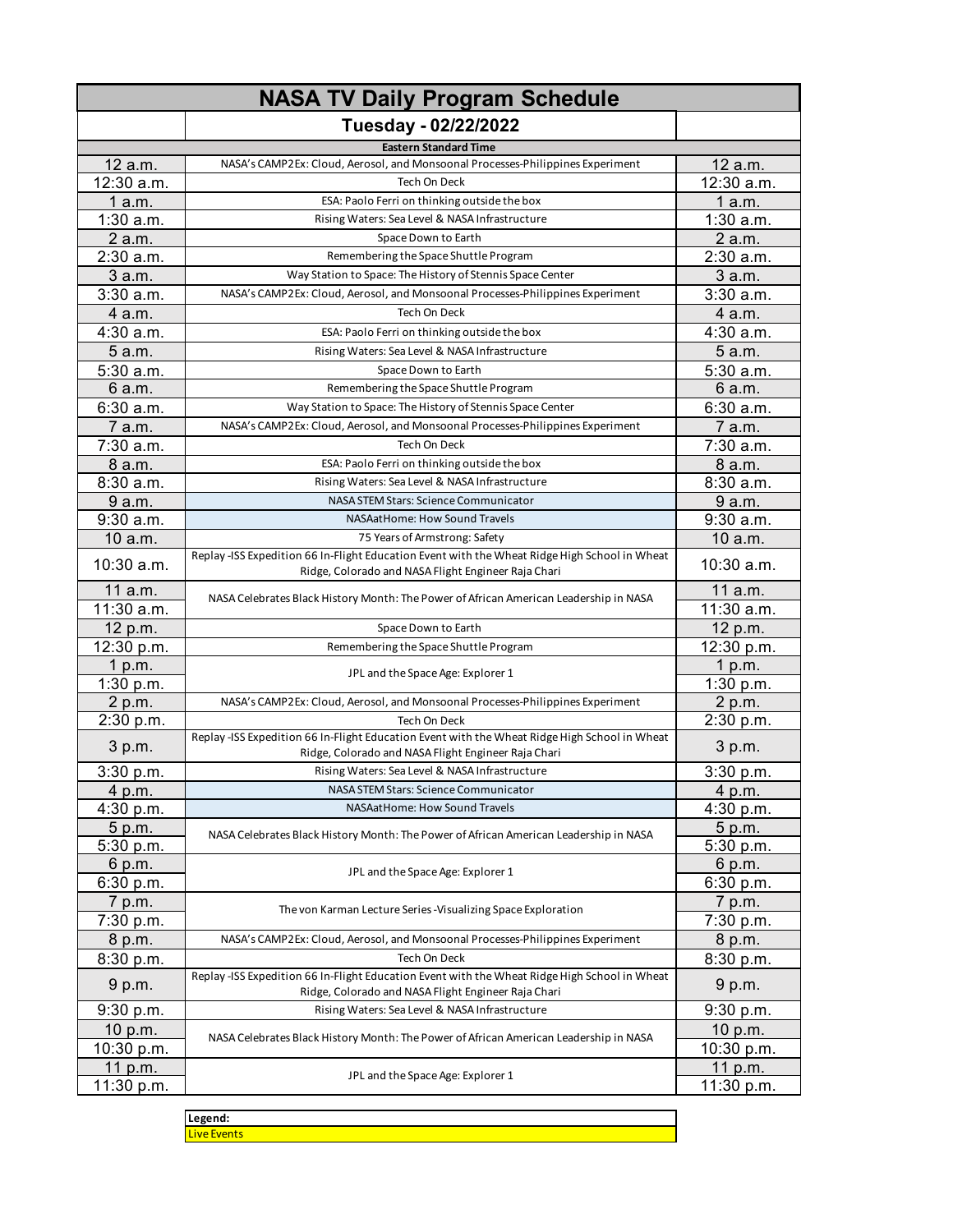| <b>NASA TV Daily Program Schedule</b> |                                                                 |             |
|---------------------------------------|-----------------------------------------------------------------|-------------|
|                                       | <b>Wednesday - 02/23/2022</b>                                   |             |
|                                       | <b>Eastern Standard Time</b>                                    |             |
| 12 a.m.                               | JPL and the Space Age: Explorer 1                               | 12 a.m.     |
| 12:30 a.m.                            |                                                                 | 12:30 a.m.  |
| 1a.m.                                 | <b>Astronauts Number 1</b>                                      | 1a.m.       |
| $1:30$ a.m.                           | 75 Years of Armstrong: Safety                                   | $1:30$ a.m. |
| 2 a.m.                                |                                                                 | 2 a.m.      |
| $2:30$ a.m.                           | Flight Operations for the International Space Station           | 2:30 a.m.   |
| 3 a.m.                                |                                                                 | 3 a.m.      |
| 3:30 a.m.                             | Why an NFL Quarterback Interned at NASA                         | 3:30a.m.    |
| 4 a.m.                                | <b>DIGMARS</b>                                                  | 4 a.m.      |
| 4:30 a.m.                             | We Are a Species of Explorers                                   | 4:30 a.m.   |
| 5 a.m.                                |                                                                 | 5 a.m.      |
| 5:30 a.m.                             | Explorer-1                                                      | 5:30 a.m.   |
| 6 a.m.                                |                                                                 | 6 a.m.      |
| 6:30 a.m.                             | Flight Operations for the International Space Station           | 6:30a.m.    |
| 7 a.m.                                |                                                                 | 7 a.m.      |
| 7:30 a.m.                             | Why an NFL Quarterback Interned at NASA                         | 7:30 a.m.   |
| 8 a.m.                                | <b>DIGMARS</b>                                                  | 8 a.m.      |
| 8:30a.m.                              | We Are a Species of Explorers                                   | 8:30 a.m.   |
| 9 a.m.                                | Astronauts Number 1                                             | 9 a.m.      |
| 9:30a.m.                              | 75 Years of Armstrong: Safety                                   | $9:30$ a.m. |
| 10 a.m.                               |                                                                 | 10 a.m.     |
| 10:30 a.m.                            | NASA STEM Stars: Artemis 1 Panel                                | 10:30 a.m.  |
| 11 a.m.                               | Astrobiology in the Field, Episode 2: Greenland                 | 11 a.m.     |
| 11:30 a.m.                            | Why an NFL Quarterback Interned at NASA                         | 11:35 a.m.  |
| 12 p.m.                               |                                                                 | 12 p.m.     |
| 12:30 p.m.                            | <b>Black History Month Virtual Event: Physical Health</b>       | 12:30 p.m.  |
| 1 p.m.                                | <b>Astronauts Number 1</b>                                      | 1 p.m.      |
| 1:30 p.m.                             |                                                                 | 1:30 p.m.   |
| 2 p.m.                                | JPL and the Space Age: Explorer 1                               | 2 p.m.      |
| 2:30 p.m.                             |                                                                 | 2:30 p.m.   |
| 3 p.m.                                | Flight Operations for the International Space Station           | 3 p.m.      |
| 3:30 p.m.                             |                                                                 | 3:30 p.m.   |
| 4 p.m.                                |                                                                 | 4 p.m.      |
| 4:30 p.m.                             | NASA STEM Stars: Artemis 1 Panel                                | 4:30 p.m.   |
| 5 p.m.                                | Astronauts Number 1                                             | 5 p.m.      |
| 5:30 p.m.                             | 75 Years of Armstrong: Safety                                   | 5:30 p.m.   |
| 6 p.m.                                | We Are a Species of Explorers                                   | 6 p.m.      |
| 6:30 p.m.                             | <b>DIGMARS</b>                                                  | 6:30 p.m.   |
| 7 p.m.                                | The von Karman Lecture Series - Venus: Earths Evil Twin or Just | 7 p.m.      |
| 7:30 p.m.                             |                                                                 | 7:30 p.m.   |
| 8 p.m.                                | JPL and the Space Age: Explorer 1                               | 8 p.m.      |
| 8:30 p.m.                             |                                                                 | 8:30 p.m.   |
| 9 p.m.                                | <b>Astronauts Number 1</b>                                      | 9 p.m.      |
| 9:30 p.m.                             | 75 Years of Armstrong: Safety                                   | 9:30 p.m.   |
| 10 p.m.                               |                                                                 | 10 p.m.     |
| 10:30 p.m.                            | Flight Operations for the International Space Station           | 10:30 p.m.  |
| 11 p.m.                               |                                                                 | 11 p.m.     |
| 11:30 p.m.                            | <b>DIGMARS</b>                                                  | 11:30 p.m.  |
|                                       |                                                                 |             |

**Legend:** Live Events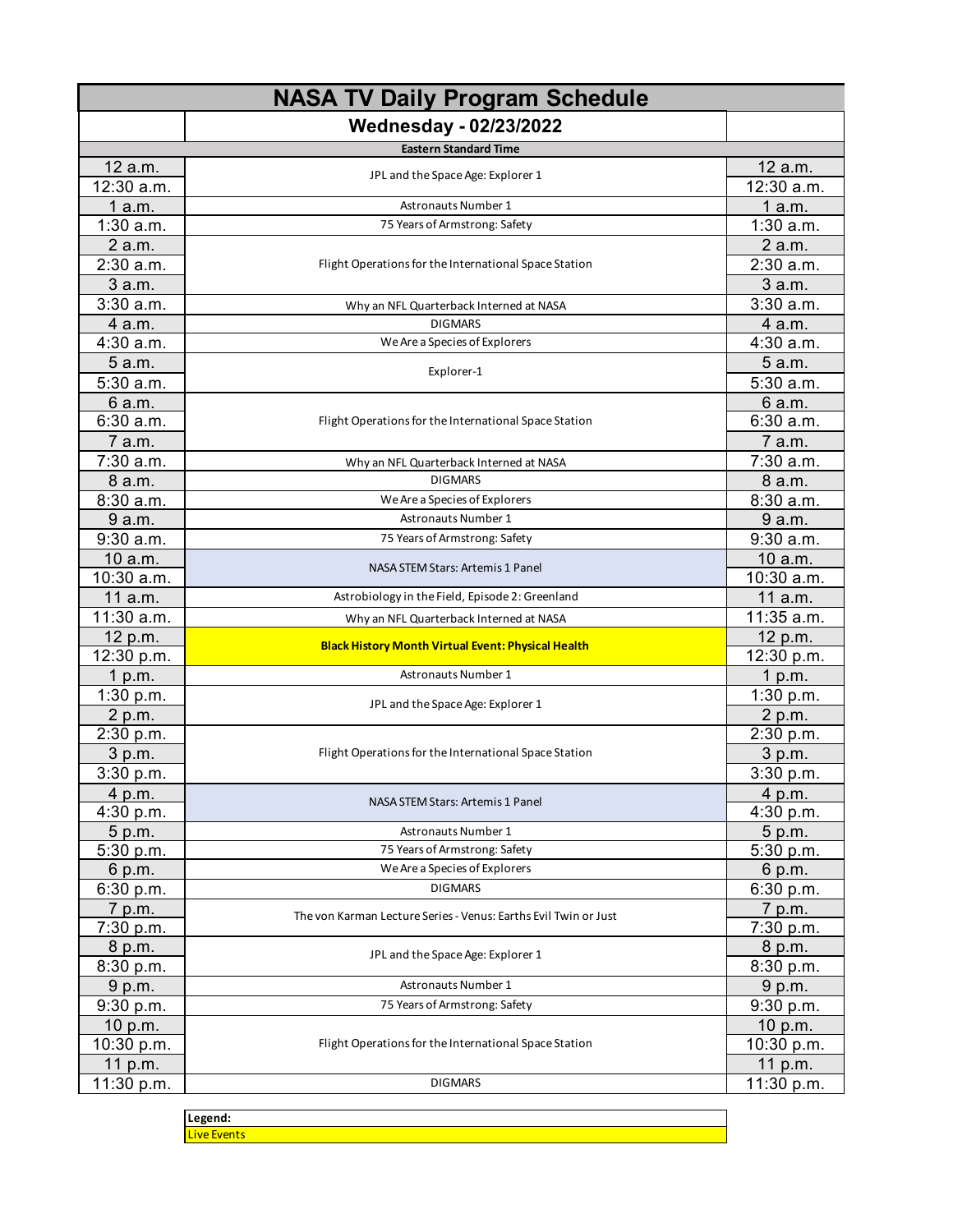| <b>NASA TV Daily Program Schedule</b> |                                                                                                                                                      |                       |
|---------------------------------------|------------------------------------------------------------------------------------------------------------------------------------------------------|-----------------------|
|                                       | Thursday - 02/24/2022                                                                                                                                |                       |
|                                       | <b>Eastern Standard Time</b>                                                                                                                         |                       |
| 12 a.m.                               | Replay -ISS Expedition 66 In-Flight Education Event with the Wheat Ridge High School in Wheat Ridge,<br>Colorado and NASA Flight Engineer Raja Chari | 12 a.m.               |
| 12:30 a.m.                            | Astronauts Number 1                                                                                                                                  | 12:30 a.m.            |
| 1 a.m.                                | Down To Earth: The Astronaut Perspective                                                                                                             | 1a.m.                 |
| $1:30$ a.m.                           | NASAX - Setting the Standards for Unmanned Aircraft                                                                                                  | 1:30 a.m.             |
| 2 a.m.                                | Way Station to Space: The History of Stennis Space Center                                                                                            | 2 a.m.                |
| 2:30 a.m.                             | 5 Things That Changed Weather Forecasting Forever                                                                                                    | 2:30 a.m.             |
| 3 a.m.                                | Man at the Moon                                                                                                                                      | 3 a.m.                |
| 3:30 a.m.                             |                                                                                                                                                      | 3:30 a.m.             |
| 4 a.m.                                | Replay -ISS Expedition 66 In-Flight Education Event with the Wheat Ridge High School in Wheat Ridge,<br>Colorado and NASA Flight Engineer Raja Chari | 4 a.m.                |
| 4:30 a.m.                             | Astronauts Number 1                                                                                                                                  | $4:30$ a.m.           |
| 5 a.m.                                | Down To Earth: The Astronaut Perspective                                                                                                             | 5 a.m.                |
| 5:30 a.m.                             | NASAX - Setting the Standards for Unmanned Aircraft                                                                                                  | 5:30 a.m.             |
| 6 a.m.                                | Triumph at Saturn (Part I)                                                                                                                           | 6 a.m.                |
| 6:30 a.m.                             |                                                                                                                                                      | 6:30 a.m.             |
| 7 a.m.                                | 5 Things That Changed Weather Forecasting Forever                                                                                                    | 7 a.m.                |
| 7:30 a.m.                             | Von Karman Lecture Series: Rising Tides                                                                                                              | 7:30 a.m.             |
| 8 a.m.                                |                                                                                                                                                      | 8 a.m.                |
| 8:30 a.m.                             | Replay -ISS Expedition 66 In-Flight Education Event with the Wheat Ridge High School in Wheat Ridge,<br>Colorado and NASA Flight Engineer Raja Chari | 8:30a.m.              |
| 9 a.m.                                | Man at the Moon                                                                                                                                      | 9 a.m.                |
| $9:30$ a.m.                           |                                                                                                                                                      | $9:30$ a.m.           |
| 10 a.m.                               | NASA STEM Stars: Education Specialist                                                                                                                | 10 a.m.               |
| $10:30$ a.m.                          | SPOCSumentary: Student Payload Opportunity with Citizen Science                                                                                      | 10:30 a.m.            |
| 11 a.m.                               | Down To Earth: The Astronaut Perspective<br>Replay -ISS Expedition 66 In-Flight Education Event with the Wheat Ridge High School in Wheat Ridge,     | 11 a.m.               |
| 11:30 a.m.                            | Colorado and NASA Flight Engineer Raja Chari                                                                                                         | 11:30 a.m.            |
| 12 p.m.                               | Astronauts Number 1                                                                                                                                  | 12 p.m.               |
| 12:30 p.m.                            | 5 Things That Changed Weather Forecasting Forever                                                                                                    | 12:30 p.m.            |
| 1 $p.m.$                              | Triumph at Saturn (Part I)                                                                                                                           | 1 p.m.                |
| 1:30 p.m.                             |                                                                                                                                                      | 1:30 p.m.             |
| 2 p.m.                                | Man at the Moon                                                                                                                                      | 2 p.m.                |
| 2:30 p.m.                             |                                                                                                                                                      | 2:30 p.m.             |
| 3 p.m.                                | Von Karman Lecture Series: Rising Tides                                                                                                              | 3 p.m.                |
| 3:30 p.m.                             |                                                                                                                                                      | 3:30 p.m.             |
| 4 p.m.                                | NASA STEM Stars: Education Specialist                                                                                                                | 4 p.m.                |
| 4:30 p.m.                             | SPOCSumentary: Student Payload Opportunity with Citizen Science                                                                                      | 4:30 p.m.             |
| 5 p.m.                                | Von Karman Lecture Series - The Future is Cloudy: NASA's Look at Clouds and Climate                                                                  | 5 p.m.                |
| 5:30 p.m.                             |                                                                                                                                                      | 5:30 p.m.             |
| 6 p.m.                                | Man at the Moon                                                                                                                                      | 6 p.m.                |
| 6:30 p.m.                             | Replay -ISS Expedition 66 In-Flight Education Event with the Wheat Ridge High School in Wheat Ridge,                                                 | 6:30 p.m.             |
| 7 p.m.                                | Colorado and NASA Flight Engineer Raja Chari                                                                                                         | 7 p.m.                |
| 7:30 p.m.                             | Astronauts Number 1                                                                                                                                  | 7:30 p.m.             |
| 8 p.m.                                | Down To Earth: The Astronaut Perspective                                                                                                             | 8 p.m.                |
| 8:30 p.m.                             | NASAX - Setting the Standards for Unmanned Aircraft                                                                                                  | 8:30 p.m.             |
| 9 p.m.                                | Way Station to Space: The History of Stennis Space Center                                                                                            | 9 p.m.                |
| 9:30 p.m.                             | 5 Things That Changed Weather Forecasting Forever                                                                                                    | 9:30 p.m.             |
| 10 p.m.<br>10:30 p.m.                 | Triumph at Saturn (Part I)                                                                                                                           | 10 p.m.<br>10:30 p.m. |
| 11 p.m.                               |                                                                                                                                                      | 11 p.m.               |
| 11:30 p.m.                            | Man at the Moon                                                                                                                                      | 11:30 p.m.            |
|                                       |                                                                                                                                                      |                       |

**Legend: Live Events**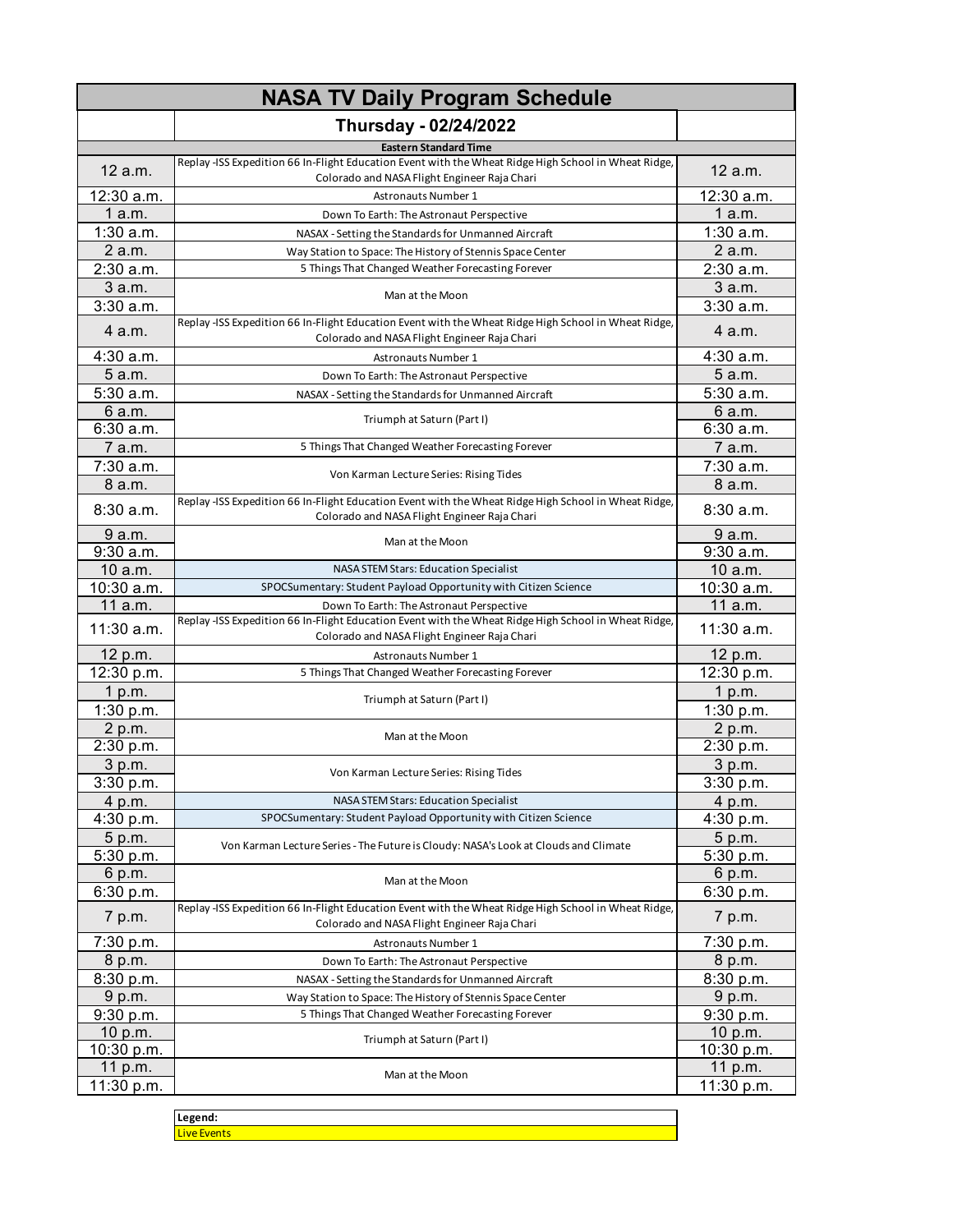| <b>NASA TV Daily Program Schedule</b> |                                                                                                                                                     |              |
|---------------------------------------|-----------------------------------------------------------------------------------------------------------------------------------------------------|--------------|
|                                       | Friday - 02/25/2022                                                                                                                                 |              |
|                                       | <b>Eastern Standard Time</b>                                                                                                                        |              |
| 12 a.m.                               | Automatic Collision Avoidance Technology                                                                                                            | 12 a.m.      |
| 12:30 a.m.                            | Astrobiology in the Field                                                                                                                           | $12:30$ a.m. |
| 1a.m.                                 | <b>ESA Earth from Space</b>                                                                                                                         | 1 a.m.       |
| $1:30$ a.m.                           | NASA Celebrates Black History Month: Trailblazers - The Story of a Tuskegee Airman                                                                  | $1:30$ a.m.  |
| 2 a.m.                                |                                                                                                                                                     | 2 a.m.       |
| 2:30 a.m.                             | Hubble - Eye in the Sky miniseries                                                                                                                  | 2:30 a.m.    |
| 3 a.m.                                | <b>KORUS AQ</b>                                                                                                                                     | 3 a.m.       |
| 3:30a.m.                              | test                                                                                                                                                | $3:30$ a.m.  |
| 4 a.m.                                | Automatic Collision Avoidance Technology                                                                                                            | 4 a.m.       |
| 4:30 a.m.                             | Astrobiology in the Field                                                                                                                           | 4:30 a.m.    |
| 5 a.m.                                | <b>ESA Earth from Space</b>                                                                                                                         | 5 a.m.       |
| 5:30 a.m.                             | Replay-ISS Expedition 66 In-Flight Education Event with the Wheat Ridge High School in Wheat Ridge,<br>Colorado and NASA Flight Engineer Raja Chari | 5:30 a.m.    |
| 6 a.m.                                | First Light - Chandra                                                                                                                               | 6 a.m.       |
| 6:30 a.m.                             | Hubble - Eye in the Sky miniseries                                                                                                                  | 6:30 a.m.    |
| 7 a.m.                                | NASA Celebrates Black History Month: Trailblazers - The Story of a Tuskegee Airman                                                                  | 7 a.m.       |
| $7:30$ a.m.                           |                                                                                                                                                     | $7:30$ a.m.  |
| 8 a.m.                                |                                                                                                                                                     | 8 a.m.       |
| 8:30 a.m.                             | Von Karman Lecture Series: Oh, Jupiter! We Thought We Knew You                                                                                      | $8:30$ a.m.  |
| 9 a.m.                                | NASA's Asteroid Heist: The Challenges of TAG                                                                                                        | 9 a.m.       |
| 9:30 a.m.                             | NASA STEM Stars: Armstrong Flight Research Center Director                                                                                          | $9:30$ a.m.  |
| 10 a.m.                               | NASA Celebrates Black History Month: Trailblazers - The Story of a Tuskegee Airman                                                                  | 10 a.m.      |
| 10:30 a.m.                            |                                                                                                                                                     | 10:30 a.m.   |
| 11 a.m.                               | <b>SpaceCast Weekly</b>                                                                                                                             | 11 a.m.      |
| 11:30 a.m.                            | <b>KORUS AQ</b>                                                                                                                                     | 11:30 a.m.   |
| 12 p.m.                               | JPL and the Space Age: Explorer 1                                                                                                                   | 12 p.m.      |
| 12:30 p.m.                            |                                                                                                                                                     | 12:30 p.m.   |
| 1 p.m.                                | <b>ESA Earth from Space</b>                                                                                                                         | 1 p.m.       |
| 1:30 p.m.                             | Replay -ISS Expedition 66 In-Flight Education Event with the Wheat Ridge High School in Wheat Ridge,                                                | 1:30 $p.m.$  |
|                                       | Colorado and NASA Flight Engineer Raja Chari                                                                                                        |              |
| 2 p.m.                                | Automatic Collision Avoidance Technology                                                                                                            | 2 p.m.       |
| $2:30$ p.m.                           | Astrobiology in the Field                                                                                                                           | 2:30 p.m.    |
| 3 p.m.                                | <b>ESA Earth from Space</b>                                                                                                                         | 3 p.m.       |
| 3:30 p.m.                             | Bridge to Space                                                                                                                                     | 3:30 p.m.    |
| 4 p.m.                                | JPL and the Space Age: Explorer 1                                                                                                                   | 4 p.m.       |
| 4:30 p.m.                             |                                                                                                                                                     | 4:30 p.m.    |
| 5 p.m.                                | NASA Celebrates Black History Month: Trailblazers - The Story of a Tuskegee Airman                                                                  | 5 p.m.       |
| 5:30 p.m.                             |                                                                                                                                                     | 5:30 p.m.    |
| 6 p.m.                                | <b>KORUS AQ</b>                                                                                                                                     | 6 p.m.       |
| 6:30 p.m.                             | Astronauts Number 1                                                                                                                                 | 6:30 p.m.    |
| 7 p.m.                                | JPL and the Space Age: Explorer 1                                                                                                                   | 7 p.m.       |
| 7:30 p.m.                             |                                                                                                                                                     | 7:30 p.m.    |
| 8 p.m.                                | Automatic Collision Avoidance Technology                                                                                                            | 8 p.m.       |
| 8:30 p.m.                             | Astrobiology in the Field                                                                                                                           | 8:30 p.m.    |
| 9 p.m.                                | <b>ESA Earth from Space</b><br>Replay - ISS Expedition 66 In-Flight Education Event with the Wheat Ridge High School in Wheat Ridge,                | 9 p.m.       |
| 9:30 p.m.                             | Colorado and NASA Flight Engineer Raja Chari                                                                                                        | 9:30 p.m.    |
| 10 p.m.                               | First Light - Chandra                                                                                                                               | 10 p.m.      |
| 10:30 p.m.                            | Hubble - Eye in the Sky miniseries                                                                                                                  | 10:30 p.m.   |
| 11 p.m.                               | NASA Celebrates Black History Month: Trailblazers - The Story of a Tuskegee Airman                                                                  | 11 p.m.      |
| 11:30 p.m.                            |                                                                                                                                                     | 11:30 p.m.   |
|                                       | Legend:                                                                                                                                             |              |

Live Events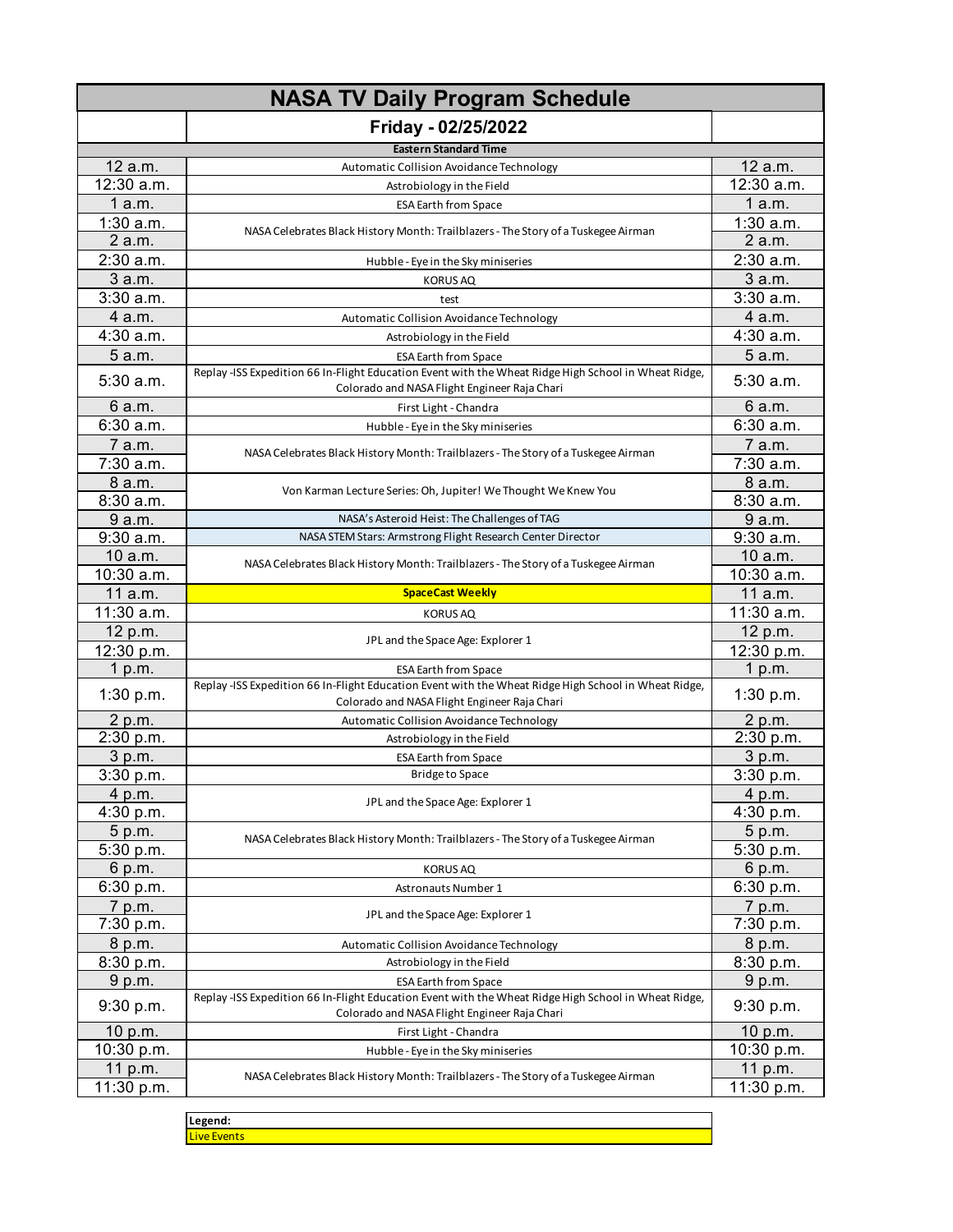| <b>NASA TV Daily Program Schedule</b> |                                                                                                                |                         |
|---------------------------------------|----------------------------------------------------------------------------------------------------------------|-------------------------|
|                                       | Saturday - 02/26/2022                                                                                          |                         |
|                                       | <b>Eastern Standard Time</b>                                                                                   |                         |
| 12 a.m.                               | Nuclear Propulsion in Space                                                                                    | 12 a.m.                 |
| $\overline{1}$ 2:30 a.m.              | Ocean Worlds: The Search for Life                                                                              | $\overline{12:}30$ a.m. |
| 1a.m.                                 | Orion Crew Module Cone Panel                                                                                   | 1a.m.                   |
| $1:50$ a.m.                           | Tech on Deck                                                                                                   | $1:50$ a.m.             |
| 2 a.m.                                |                                                                                                                | 2 a.m.                  |
| 2:20 a.m.                             | Shuttle Documentary                                                                                            | 2:20 a.m.               |
| 3a.m.                                 |                                                                                                                | 3 a.m.                  |
| $3:30$ a.m.                           | Why an NFL Quarterback Interned at NASA                                                                        | $3:30$ a.m.             |
| 4 a.m.                                | <b>ESA: Earth from Space</b>                                                                                   | 4 a.m.                  |
| 4:30 a.m.                             | Within This Decade America in Space - 1969                                                                     | 4:30 a.m.               |
| 5 a.m.                                | Down To Earth: The Astronaut Perspective                                                                       | 5 a.m.                  |
| 5:30 a.m.                             | NASAX - Setting the Standards for Unmanned Aircraft                                                            | 5:30 a.m.               |
| 6 a.m.                                | Way Station to Space: The History of Stennis Space Center                                                      | 6 a.m.                  |
| 6:30 a.m.                             | 5 Things That Changed Weather Forecasting Forever                                                              | 6:30 a.m.               |
| 7 a.m.                                |                                                                                                                | 7 a.m.                  |
| 7:30 a.m.                             | Quest for Space - The Von Braun Story                                                                          | 7:30 a.m.               |
| 8 a.m.                                | Space Down to Earth                                                                                            | 8 a.m.                  |
| 8:30 a.m.                             | Remembering the Space Shuttle Program                                                                          | 8:30 a.m.               |
| 9 a.m.                                | Way Station to Space: The History of Stennis Space Center                                                      | 9 a.m.                  |
| 9:30 a.m.                             | Why an NFL Quarterback Interned at NASA                                                                        | 9:30 a.m.               |
| 10 a.m.                               | Nuclear Propulsion in Space                                                                                    | 10 a.m.                 |
| 10:30 a.m.                            | Ocean Worlds: The Search for Life                                                                              | 10:30 a.m.              |
| 11 a.m.                               | SpaceCast Weekly                                                                                               | 11 a.m.                 |
| 11:30 a.m.                            | Tech on Deck                                                                                                   | 11:30 a.m.              |
| 12 p.m.                               |                                                                                                                | 12 p.m.                 |
| 12:30 p.m.                            | Shuttle Documentary                                                                                            | 12:30 p.m.              |
| 1 p.m.                                |                                                                                                                | 1 p.m.                  |
| 1:30 p.m.                             | Why an NFL Quarterback Interned at NASA                                                                        | 1:30 p.m.               |
| 2 p.m.                                | JPL and the Space Age: Explorer 1                                                                              | 2 p.m.                  |
| 2:30 p.m.                             |                                                                                                                | 2:30 p.m.               |
| 3 p.m.                                | Down To Earth: The Astronaut Perspective                                                                       | 3 p.m.                  |
| 3:30 p.m.                             | NASAX - Setting the Standards for Unmanned Aircraft                                                            | $3:30$ p.m.             |
| 4 p.m.<br>4:30 p.m.                   | Way Station to Space: The History of Stennis Space Center<br>5 Things That Changed Weather Forecasting Forever | 4 p.m.<br>4:30 p.m.     |
| 5 p.m.                                |                                                                                                                | 5 p.m.                  |
| 5:30 p.m.                             | Quest for Space - The Von Braun Story                                                                          | 5:30 p.m.               |
| 6 p.m.                                | Space Down to Earth                                                                                            | 6 p.m.                  |
| 6:30 p.m.                             | Remembering the Space Shuttle Program                                                                          | 6:30 p.m.               |
| 7 p.m.                                | Way Station to Space: The History of Stennis Space Center                                                      | 7 p.m.                  |
| 7:30 p.m.                             | Why an NFL Quarterback Interned at NASA                                                                        | 7:30 p.m.               |
| 8 p.m.                                |                                                                                                                | 8 p.m.                  |
| 8:30 p.m.                             | JPL and the Space Age: Explorer 1                                                                              | 8:30 p.m.               |
| 9 p.m.                                | SpaceCast Weekly                                                                                               | 9 p.m.                  |
| 9:30 p.m.                             | Tech on Deck                                                                                                   | 9:30 p.m.               |
| 10 p.m.                               |                                                                                                                | 10 p.m.                 |
| 10:30 p.m.                            | Shuttle Documentary                                                                                            | 10:30 p.m.              |
| 11 p.m.                               |                                                                                                                | 11 p.m.                 |
| 11:30 p.m.                            | Why an NFL Quarterback Interned at NASA                                                                        | 11:30 p.m.              |